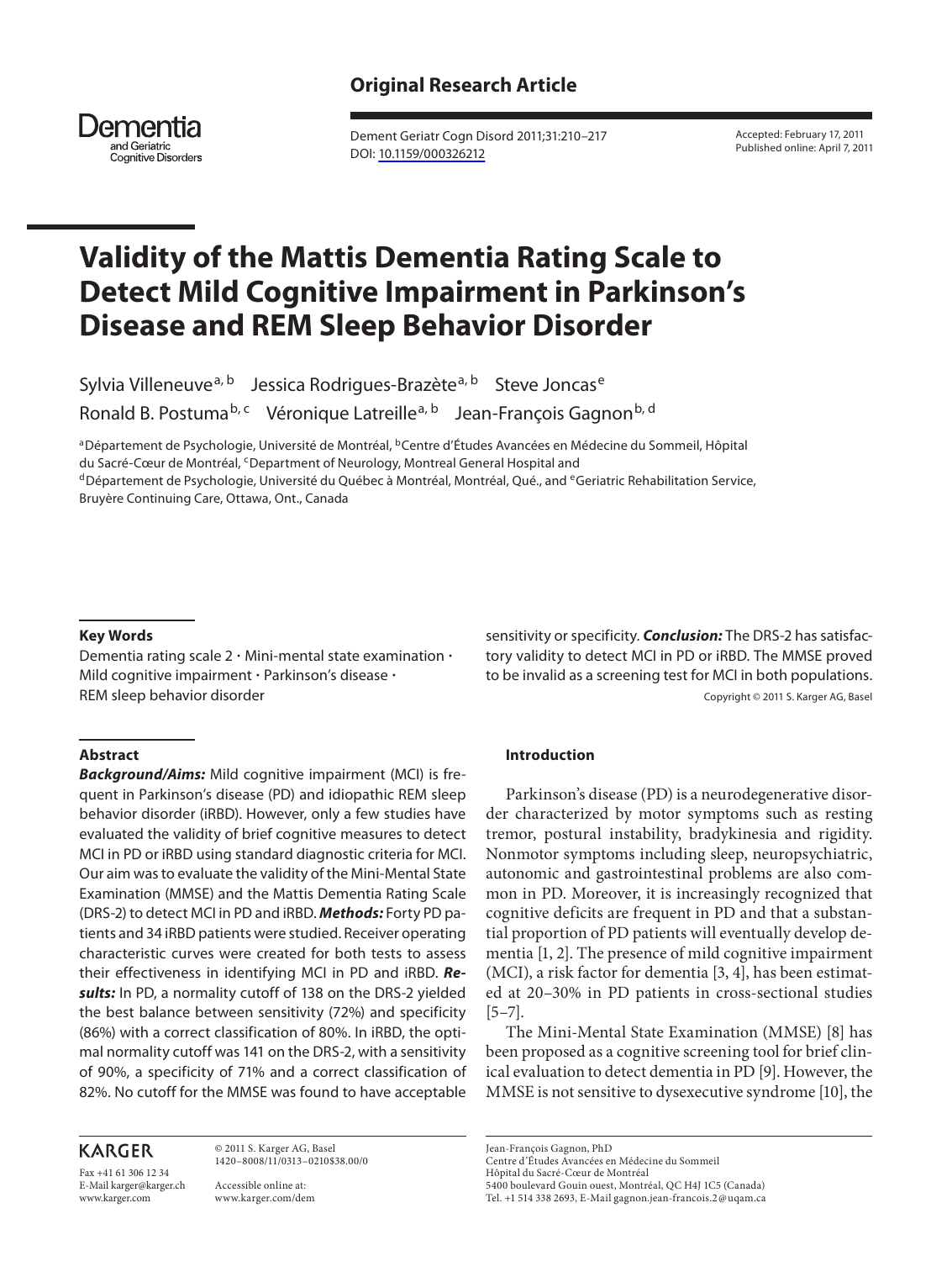main cognitive impairment in PD [11]. Accordingly, its validity to detect cognitive impairment in PD has been questioned [7, 12–16] . However, only a few of these studies used standard criteria and a comprehensive neuropsychological evaluation (i.e. more than one cognitive domain and at least two cognitive measures for each domain) to diagnose MCI [7, 15]. On the other hand, the Mattis Dementia Rating Scale (DRS-2) [17] has been proposed to assess cognitive global efficiency in PD in a research setting, longitudinal follow-up and further characterization of the cognitive profile [9]. The DRS-2 is based on performance across five domain subscales ('attention', 'initiation/perseveration', 'construction', 'conceptualization' and 'memory'). Administration may take 15–30 min to complete in subjects with MCI. Although the DRS-2 is useful for detecting dementia in PD [18, 19], its validity has never been studied in PD with MCI.

 REM sleep behavior disorder (RBD) is a parasomnia characterized by excessive muscle activity during REM sleep leading to abnormal and complex motor behaviors associated with dream content [20]. Idiopathic RBD (iRBD) is a risk factor for the development of synucleinopathies such as Lewy body dementia, multiple system atrophy and PD [21]. Moreover, MCI affects approximately 50% of iRBD patients [22]. The validity of the MMSE to detect MCI in RBD is poor [23] . However, the validity of the DRS-2 to detect MCI in iRBD has never been studied.

 In this study, we sought to determine the validity of the DRS-2 and MMSE to detect MCI in PD and iRBD patients. We also compared the discriminatory power of the MMSE score adjusted for age, sex and education for the detection of MCI.

## **Methods**

#### *Patient Selection*

 This study was conducted from 2002 to 2007 as part of a larger research project on cognitive impairment in PD and iRBD. All participants gave their informed consent according to the Helsinki Declaration and signed a consent form approved by the Hôpital du Sacré-Cœur research ethics board. Forty-nine PD patients from two specialized university hospital outpatient movement disorder clinics and 42 iRBD patients from the sleep clinic, Hôpital du Sacré-Cœur de Montréal, were initially recruited. Exclusion criteria were: the presence of a dementia or major depression according to the Diagnostic and Statistical Manual of Mental Disorders, fourth edition, text revision [24]; atypical PD, a history of stroke, head injury or brain tumor; a respiratory event index (apneas plus hypopneas) greater than 20; an abnormal EEG suggesting the presence of epilepsy; unstable diabetes or hypertension; encephalitis; age over 90 years; language other than French or English, and primary school uncompleted. Only iRBD patients (i.e. RBD not associated with narcolepsy, stroke, posttraumatic stress disorder, brainstem tumor or neurodegenerative disease, nor drug induced) were included in the study. PD patients were examined by neurologists specialized in movement disorders and met the United Kingdom Parkinson's Disease Society Brain Bank criteria for idiopathic PD [25] . All iRBD patients were examined by a sleep specialist and met the International Classification of Sleep Disorders, second edition, criteria for iRBD [20] . The Hoehn and Yahr scale was used to determine PD severity [26] . The Unified Parkinson's Disease Rating Scale, part III, was used to determine motor symptom severity [27]. Levodopa dose equivalents were determined for dopaminergic medication [28] .

#### *Neuropsychological Evaluation and MCI Criteria*

 All participants underwent an extensive neuropsychological evaluation by a neuropsychologist blinded to MCI diagnosis. PD patients were in the 'on' state for antiparkinsonian medication. The French version of the MMSE [8] and DRS-2 [17] were successively administered on the same day with an interval of approximately 1 h. The order of administration alternated. Orientation items (date, month, year, day, place and city) were cross-scored. For the DRS-2, the total score out of 144 points and the robust age- and education-corrected scaled scores (RAECSS; total score out of 18) [29] were considered. For the MMSE, the total score out of 30 points was used. We also assessed the discriminatory power of MMSE population-based norms adjusted for age and education (based on performance  $\geq$  1.5 standard deviations or SD below the standardized mean) [30] or adjusted for age, sex and education (based on performance in the percentile range  $\leq$  10) [31] to detect MCI in PD and iRBD.

 The cognitive tests and variables included measures of three main cognitive domains: (1) attention and executive functions [digit span from the Wechsler Adult Intelligence Scale III (scaled score); a modified version of the Stroop Color Word Test (part III minus part I for times or errors) [32]; the trail-making test, part B (times); the semantic (animals, fruits/vegetables) and phonemic (P, F and L) verbal fluency test (number of items in 1 min)], (2) episodic verbal learning and memory [Rey Auditory Verbal Learning Test (sum of trials 1–5, list B, immediate recall, delayed recall and recognition)] and (3) visuospatial abilities [copy of the Rey-Osterrieth figure; block design from the Wechsler Adult Intelligence Scale III (scaled score); Bell test (number of omissions)] [22, 33].

 We used a modified version of the MCI criteria [22, 34] including the presence of (1) a subjective cognitive complaint, by patient or informant, in the structured interview or on the Cognitive Failures Questionnaire [35] (based on a total score of  $\geq$ 24, or the answer 3 = quite often or  $4$  = very often on at least 1 item); (2) objective evidence of cognitive decline defined as any 2 scores, in the same cognitive domain,  $\geq$  1.5 SD below the standardized mean (or a scaled score of  $\leq 6$  or a percentile range of  $\leq 10$ ); (3) preserved activities of daily living based on previous and actual capacities for housework, meal preparation, taking medication, shopping and managing money in the structured interview, and (4) cognitive deficits not better explained by another medical or psychiatric disorder or by medication use. MCI subtypes were defined as: nonamnestic MCI single domain; amnestic MCI single domain; nonamnestic MCI multiple domain and amnestic MCI multiple domain [34].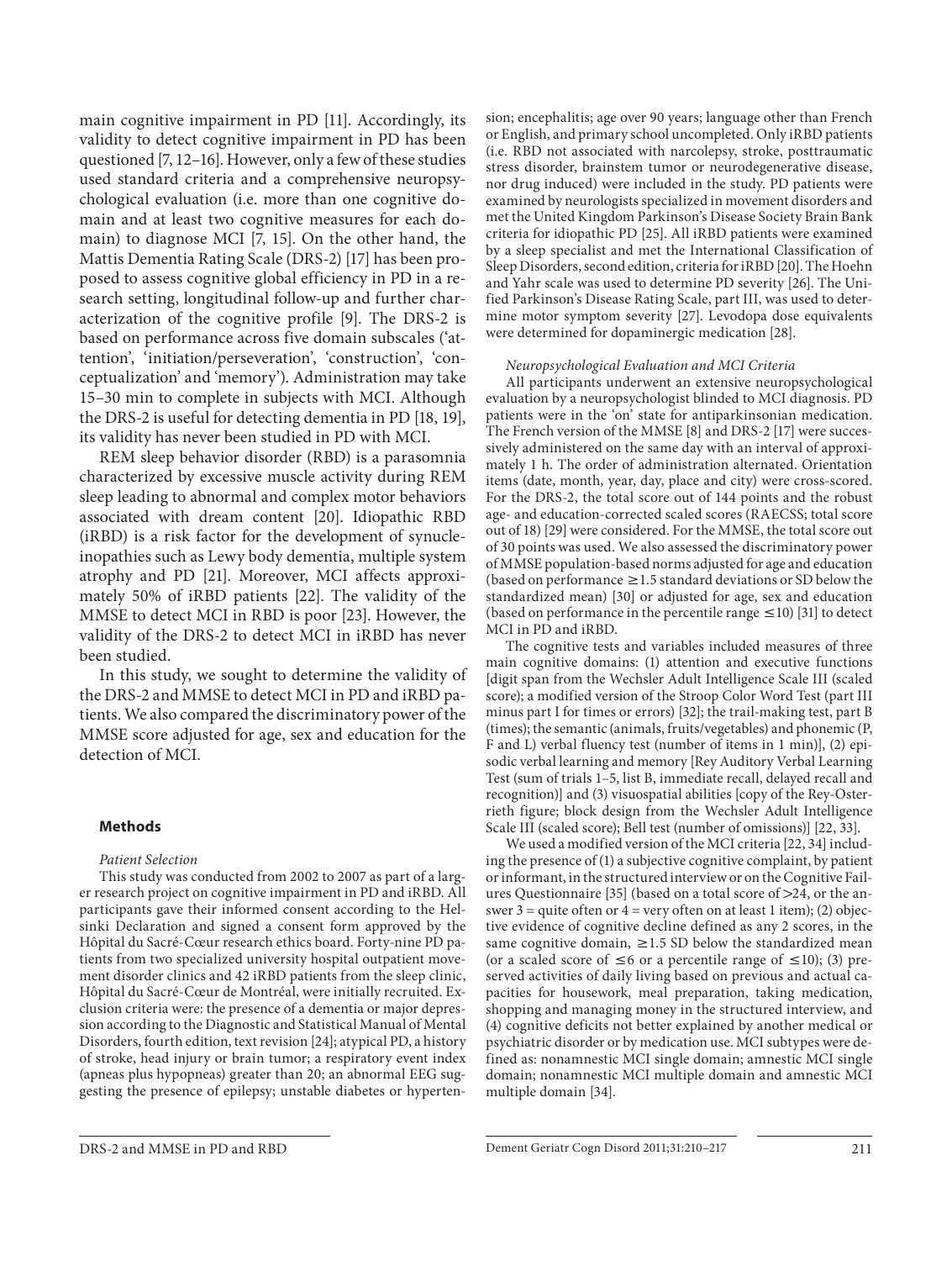**Table 1.** Comparison between PD with and without MCI

|                                                   | All PD $(n = 40)$   | PD-MCI $(n = 18)$   | PD-NoMCI $(n = 22)$ | $p^{c}$ |
|---------------------------------------------------|---------------------|---------------------|---------------------|---------|
| Age <sup>a</sup> , years                          | $66.68 \pm 8.36$    | $67.72 \pm 7.71$    | $65.82 \pm 8.95$    | ns      |
| Education level <sup>a</sup> , years              | $15.15 \pm 3.21$    | $15.06 \pm 3.99$    | $15.23 \pm 2.51$    | ns      |
| PD duration (symptoms onset) <sup>b</sup> , years | $5.74 \pm 3.35$     | $5.53 \pm 3.76$     | $5.91 \pm 3.07$     | ns      |
| Hoehn and Yahr scale score <sup>a</sup>           | $2.14 \pm 0.77$     | $2.15 \pm 0.70$     | $2.14 \pm 0.83$     | ns      |
| UPDRS part III 'on' <sup>b</sup>                  | $17.63 \pm 9.17$    | $18.60 \pm 7.36$    | $16.95 \pm 10.45$   | ns      |
| Converted levodopa dosage <sup>b</sup> , mg       | $403.18 \pm 364.95$ | $486.47 \pm 427.55$ | $338.82 \pm 302.94$ | ns      |
| MMSE score <sup>a</sup>                           | $28.85 \pm 1.00$    | $28.39 \pm 0.98$    | $29.23 \pm 0.87$    | 0.007   |
| DRS-2 total score <sup>a</sup>                    | $137.35 \pm 5.35$   | $134.39 \pm 6.25$   | $139.77 \pm 2.81$   | 0.003   |
| Attention score <sup>a</sup>                      | $35.83 \pm 1.06$    | $35.33 \pm 1.19$    | $36.23 \pm 0.75$    | 0.006   |
| Initiation score <sup>a</sup>                     | $35.23 \pm 2.27$    | $34.22 \pm 2.41$    | $36.05 \pm 1.81$    | 0.01    |
| Construction score <sup>a</sup>                   | $5.85 \pm 0.58$     | $5.72 \pm 0.83$     | $5.95 \pm 0.21$     | ns      |
| Conceptualization score <sup>a</sup>              | $36.88 \pm 3.00$    | $35.83 \pm 4.03$    | $37.73 \pm 1.35$    | 0.05    |
| Memory score <sup>a</sup>                         | $23.58 \pm 1.60$    | $23.28 \pm 1.78$    | $23.82 \pm 1.44$    | ns      |
| DRS-2 RAECSS <sup>a</sup>                         | $9.21 \pm 3.25$     | $7.17 \pm 2.64$     | $10.91 \pm 2.86$    | < 0.001 |

Values denote means  $\pm$  SD unless specified otherwise. UPDRS-III = Unified Parkinson's Disease Rating Scale part III. t test. <sup>b</sup> Mann-Whitney test. <sup>c</sup> PD-MCI vs. PD-NoMCI.

## *Statistical Analysis*

 Between-group comparisons of sociodemographic, clinical and neuropsychological variables were performed using the independent samples t test or the Mann-Whitney test depending on whether the data were normally distributed. Receiver operator characteristic (ROC) curves were made to assess the sensitivity and specificity of the DRS-2 total score, the DRS-2 RAECSS and the MMSE total score to detect MCI in PD and iRBD patients. The optimal cutoff value was defined as the highest score when combining sensitivity, specificity and percentage of correctly classified patients. We also looked for the positive and negative predictive values, the percentage of correctly classified subjects and the area under the curve (AUC). Data are presented as means and SD. Statistical significance was set at  $p < 0.05$ . All analyses were performed using SPSS version 16.0 for Windows (SPSS, Chicago, Ill., USA).

## **Results**

 Nine PD patients (6 for atypical PD, 1 for dementia, 1 for sleep apnea and 1 for language other than French or English) and 8 iRBD patients (4 for dementia, 3 for primary school uncompleted and 1 for age over 90 years) were excluded. The participants were 40 PD patients (29 men) and 34 iRBD patients (29 men).

# *PD Patients*

 MCI was found in 45% of PD patients on neuropsychological evaluation (18/40; nonamnestic MCI single do $main = 10$ , nonamnestic MCI multiple domain  $= 3$ , amnestic MCI single domain = 1, amnestic MCI multiple domain = 4). Results in PD patients with MCI (PD-MCI) and PD patients without MCI (PD-NoMCI) are presented in table 1. PD-MCI patients were comparable to PD-NoMCI patients on age, educational level, PD duration, PD severity, motor symptom severity and converted levodopa dosage. Compared with PD-NoMCI patients, PD-MCI patients performed worse on the DRS-2 total score, the DRS-2 RAECSS and the MMSE total score. PD-MCI patients also scored significantly lower on the attention, initiation and conceptualization DRS-2 subscales, whereas no significant differences were found for the construction and memory subscales. A ceiling effect was observed for the MMSE but not the DRS-2.

 Using ROC curve analysis, the validity of each screening tool to detect MCI in PD was examined. The optimal normality cutoff value was 138 (137 indicating impairment) for the DRS-2 total score, with a sensitivity of 72% (95% CI: 0.58–0.86) and specificity of 86% (correct classification =  $80\%$ ; AUC = 0.80). For the DRS-2 RAECSS, the optimal cutoff value was 8 (7 indicating impairment), with a sensitivity of 50% (95% CI: 0.35–0.65) and a specificity of 95% (correct classification = 75%; AUC =  $0.82$ ). For the MMSE total score, the optimal cutoff value was 30 (29 indicating impairment), with a sensitivity of 94% (95% CI: 0.87–1.01) and a specificity of 45% (correct classification =  $65\%$ ; AUC = 0.70) (table 2).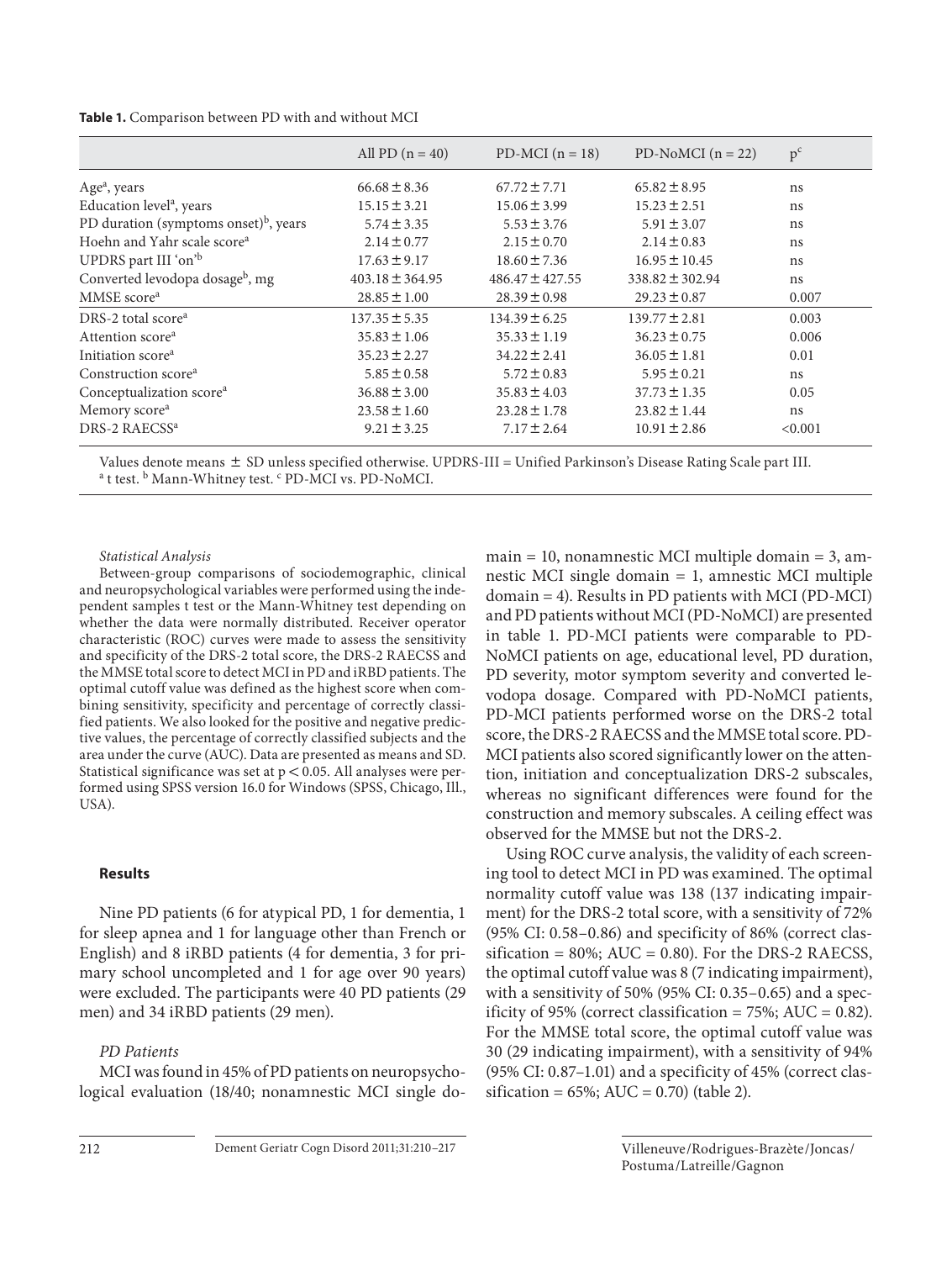| DRS-2 (total score)   |                     |                     |         |         |         |         |         |         |         |
|-----------------------|---------------------|---------------------|---------|---------|---------|---------|---------|---------|---------|
| Cutoff                | 144/143             | 143/142             | 142/141 | 141/140 | 140/139 | 139/138 | 138/137 | 137/136 | 136/135 |
| Sensitivity, %        | 100                 | 100                 | 89      | 89      | 83      | 72      | 72      | 61      | 44      |
| Specificity, %        | 9                   | 23                  | 27      | 36      | 50      | 77      | 86      | 86      | 91      |
| PPV, %                | 47                  | 51                  | 50      | 53      | 58      | 72      | 81      | 79      | 80      |
| NPV, %                | 100                 | 100                 | 75      | 80      | 79      | 77      | 79      | 73      | 67      |
| % correctly diagnosed | 50                  | 58                  | 55      | 60      | 65      | 75      | 80      | 75      | 70      |
| AUC                   |                     | $0.80(0.66 - 0.94)$ |         |         |         |         |         |         |         |
| DRS-2 RAECSS          |                     |                     |         |         |         |         |         |         |         |
| Cutoff                | 15/14               | 14/13               | 13/12   | 12/11   | 11/10   | 10/9    | 9/8     | $8/7\,$ | 7/6     |
| Sensitivity, %        | 100                 | 100                 | 100     | 100     | 94      | 78      | 61      | 50      | 33      |
| Specificity, %        | 14                  | 23                  | 23      | 27      | 50      | 59      | 82      | 95      | 100     |
| PPV, %                | 49                  | 51                  | 51      | 53      | 61      | 61      | 73      | 90      | 100     |
| NPV, %                | 100                 | 100                 | 100     | 100     | 92      | 76      | 72      | 70      | 65      |
| % correctly diagnosed | 53                  | 58                  | 58      | 60      | 70      | 68      | 73      | 75      | 70      |
| AUC                   | $0.82(0.69 - 0.96)$ |                     |         |         |         |         |         |         |         |
| <b>MMSE</b>           |                     |                     |         |         |         |         |         |         |         |
| Cutoff                | 30/29               | 29/28               | 28/27   |         |         |         |         |         |         |
| Sensitivity, %        | 94                  | 39                  | 28      |         |         |         |         |         |         |
| Specificity, %        | 45                  | 82                  | 95      |         |         |         |         |         |         |
| PPV, %                | 59                  | 64                  | 83      |         |         |         |         |         |         |
| NPV, %                | 91                  | 62                  | 62      |         |         |         |         |         |         |
| % correctly diagnosed | 68                  | 63                  | 65      |         |         |         |         |         |         |
| AUC                   | $0.70(0.53 - 0.87)$ |                     |         |         |         |         |         |         |         |

Values in parentheses denote 95% CI. Optimal cutoff values are set in italics. PPV = Positive predictive value; NPV = negative predictive value.

# Table 3. Comparison between iRBD with and without MCI (t test)

|                         | All iRBD $(n = 34)$ | $iRBD-MCI (n = 20)$ | $iRBD-NoMCI$ ( $n = 14$ ) | $p^a$   |
|-------------------------|---------------------|---------------------|---------------------------|---------|
| Age, years              | $66.26 \pm 7.11$    | $66.80 \pm 6.49$    | $65.50 \pm 8.09$          | ns      |
| Education level, years  | $12.68 \pm 3.46$    | $11.95 \pm 3.69$    | $13.71 \pm 2.92$          | ns      |
| MMSE score              | $28.59 \pm 1.18$    | $28.15 \pm 1.23$    | $29.21 \pm 0.80$          | 0.008   |
| DRS-2 total score       | $138.61 \pm 4.31$   | $134.30 \pm 5.90$   | $140.71 \pm 2.09$         | < 0.001 |
| Attention score         | $35.94 \pm 1.13$    | $35.60 \pm 1.31$    | $36.43 \pm 0.51$          | 0.02    |
| Initiation score        | $35.12 \pm 2.66$    | $34.60 \pm 3.10$    | $35.79 \pm 1.67$          | ns      |
| Construction score      | $5.97 \pm 0.17$     | $6.00 \pm 0.00$     | $5.93 \pm 0.27$           | ns      |
| Conceptualization score | $36.85 \pm 2.67$    | $35.30 \pm 2.76$    | $38.14 \pm 1.35$          | < 0.001 |
| Memory score            | $23.38 \pm 1.94$    | $22.75 \pm 2.22$    | $24.29 \pm 0.91$          | 0.01    |
| <b>DRS-2 RAECSS</b>     | $9.80 \pm 3.37$     | $8.40 \pm 3.47$     | $11.93 \pm 2.13$          | 0.002   |

Values denote means  $\pm$  SD unless specified otherwise. <sup>a</sup> iRBD-MCI vs. iRBD-NoMCI.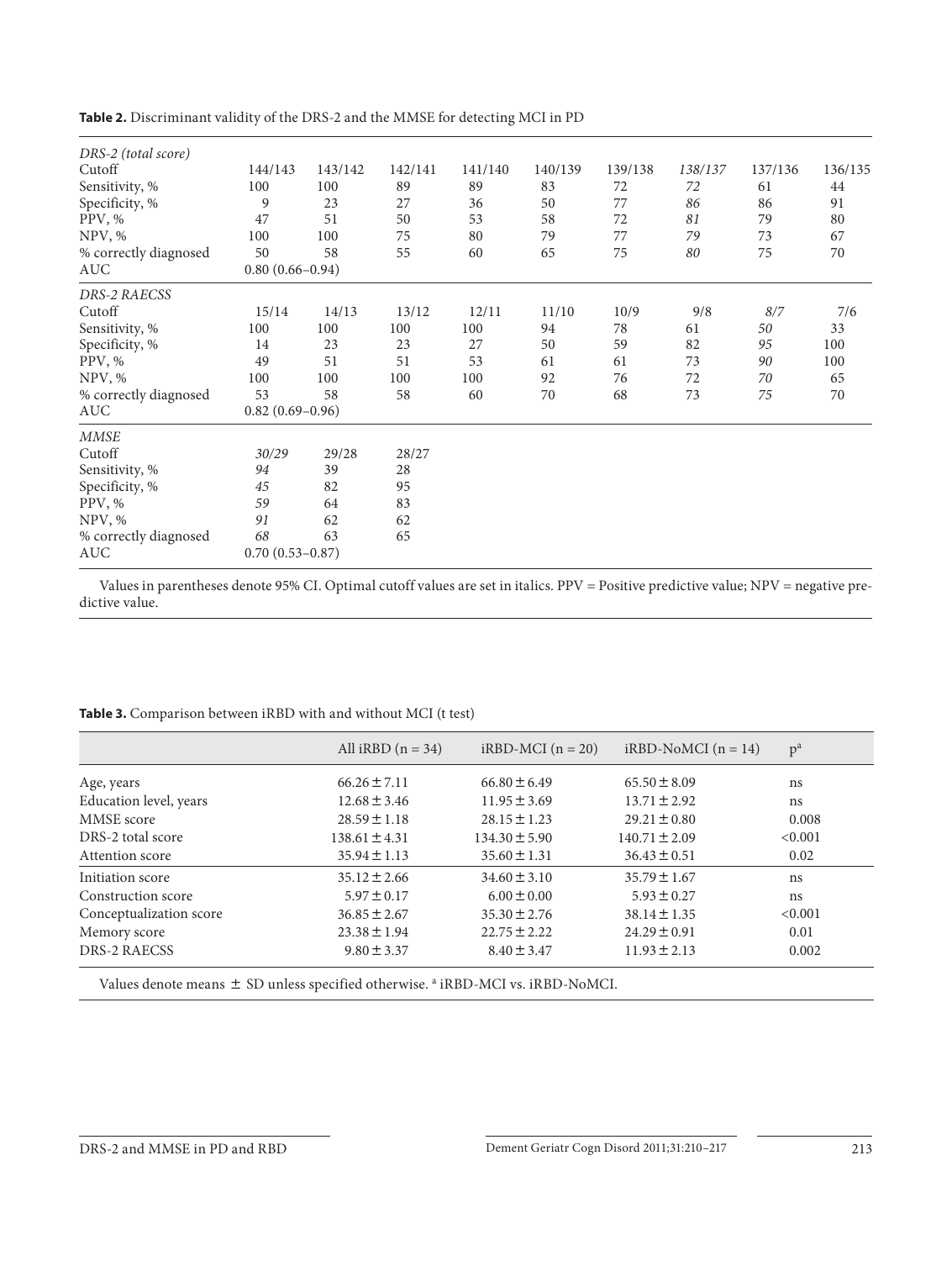|  | Table 4. Discriminant validity of the DRS-2 and MMSE for detecting MCI in iRBD |  |
|--|--------------------------------------------------------------------------------|--|
|--|--------------------------------------------------------------------------------|--|

| DRS-2 (total score)   |                   |                     |         |         |         |         |         |         |         |
|-----------------------|-------------------|---------------------|---------|---------|---------|---------|---------|---------|---------|
| Cutoff                | 144/143           | 143/142             | 142/141 | 141/140 | 140/139 | 139/138 | 138/137 | 137/136 | 136/135 |
| Sensitivity, %        | 100               | 90                  | 90      | 90      | 80      | 75      | 65      | 65      | 60      |
| Specificity, %        | $\mathbf{0}$      | 14                  | 43      | 71      | 79      | 86      | 86      | 93      | 100     |
| PPV, %                | 59                | 60                  | 69      | 82      | 84      | 88      | 87      | 93      | 100     |
| NPV, %                | 100               | 50                  | 75      | 83      | 73      | 71      | 63      | 65      | 64      |
| % correctly diagnosed | 59                | 59                  | 71      | 82      | 79      | 79      | 74      | 76      | 76      |
| AUC                   |                   | $0.86(0.73-0.98)$   |         |         |         |         |         |         |         |
| DRS-2 RAECSS          |                   |                     |         |         |         |         |         |         |         |
| Cutoff                | 15/14             | 14/13               | 13/12   | 12/11   | 11/10   | 10/9    | 9/8     | 8/7     | 7/6     |
| Sensitivity, %        | 95                | 90                  | 85      | 80      | 75      | 70      | 65      | 50      | 20      |
| Specificity, %        | 14                | 14                  | 43      | 57      | 79      | 79      | 100     | 100     | 100     |
| PPV, %                | 61                | 60                  | 68      | 73      | 83      | 82      | 100     | 100     | 100     |
| NPV, %                | 67                | 50                  | 67      | 67      | 69      | 65      | 67      | 58      | 47      |
| % correctly diagnosed | 62                | 59                  | 68      | 71      | 76      | 74      | 79      | 71      | 53      |
| AUC                   |                   | $0.82(0.68 - 0.96)$ |         |         |         |         |         |         |         |
| <b>MMSE</b>           |                   |                     |         |         |         |         |         |         |         |
| Cutoff                | 30/29             | 29/28               | 28/27   | 27/26   |         |         |         |         |         |
| Sensitivity, %        | 85                | 60                  | 30      | 10      |         |         |         |         |         |
| Specificity, %        | 43                | 79                  | 100     | 100     |         |         |         |         |         |
| PPV, %                | 68                | 80                  | 100     | 100     |         |         |         |         |         |
| NPV, %                | 67                | 58                  | 50      | 44      |         |         |         |         |         |
| % correctly diagnosed | 68                | 68                  | 59      | 47      |         |         |         |         |         |
| AUC                   | $0.75(0.59-0.91)$ |                     |         |         |         |         |         |         |         |

Values in parentheses denote 95% CI. Optimal cutoff values are set in italics. PPV = Positive predictive value; NPV = negative predictive value.

 Of 18 PD-MCI patients, only 1 (6%) was detected using the MMSE population-based norms adjusted for age and education [30], and 3 out of 18 (17%) of the PD-MCI patients were detected using the MMSE norms adjusted for age, sex and education and adapted for a French Canadian population [31].

# *iRBD Patients*

 MCI was found in 59% of iRBD patients on neuropsychological evaluation (20/34; nonamnestic MCI single do $main = 10$ , amnestic MCI multiple domain  $= 4$ , nonamnestic MCI multiple domain = 3, amnestic MCI single domain = 3). Results comparing iRBD patients with MCI (iRBD-MCI) with iRBD patients without MCI (iRBD-NoMCI) are presented in table 3. There was no group difference between iRBD-MCI patients and iRBD-NoMCI patients for age or educational level. iRBD-MCI patients had significantly lower total scores than iRBD-NoMCI patients on the DRS-2, the DRS-2 RAECSS and the MMSE. iRBD-MCI patients also scored significantly lower on the attention, conceptualization and memory DRS- 2 subscales, whereas no group differences were found for the initiation and construction subscales. A ceiling effect was observed for the MMSE but not the DRS-2.

 Using ROC curve analysis, the optimal normality cutoff value was 141 (140 indicating impairment) for the DRS-2 total score, with a sensitivity of 90% (95% CI: 0.80–0.100) and a specificity of 71% (correct classification =  $82\%$ ; AUC = 0.86). For the DRS-2 RAECSS, the optimal cutoff value was 9 (8 indicating impairment), with a sensitivity of 65% (95% CI: 0.49–0.81) and a specificity of 100% (correct classification = 79%; AUC =  $0.82$ ). For the MMSE total score, the optimal cutoff value was 29 (28 indicating impairment), with a sensitivity of 60% (95% CI: 0.44–0.76) and a specificity of 79% (correct classification =  $68\%$ ; AUC = 0.75) (table 4).

 Of the 20 iRBD-MCI patients, only 3 (15%) were detected using the MMSE population-based norms adjusted for age and education [30], and 5 iRBD-MCI patients (25%) were detected using the MMSE norms adjusted for age, sex and education and adapted for a French Canadian population [31].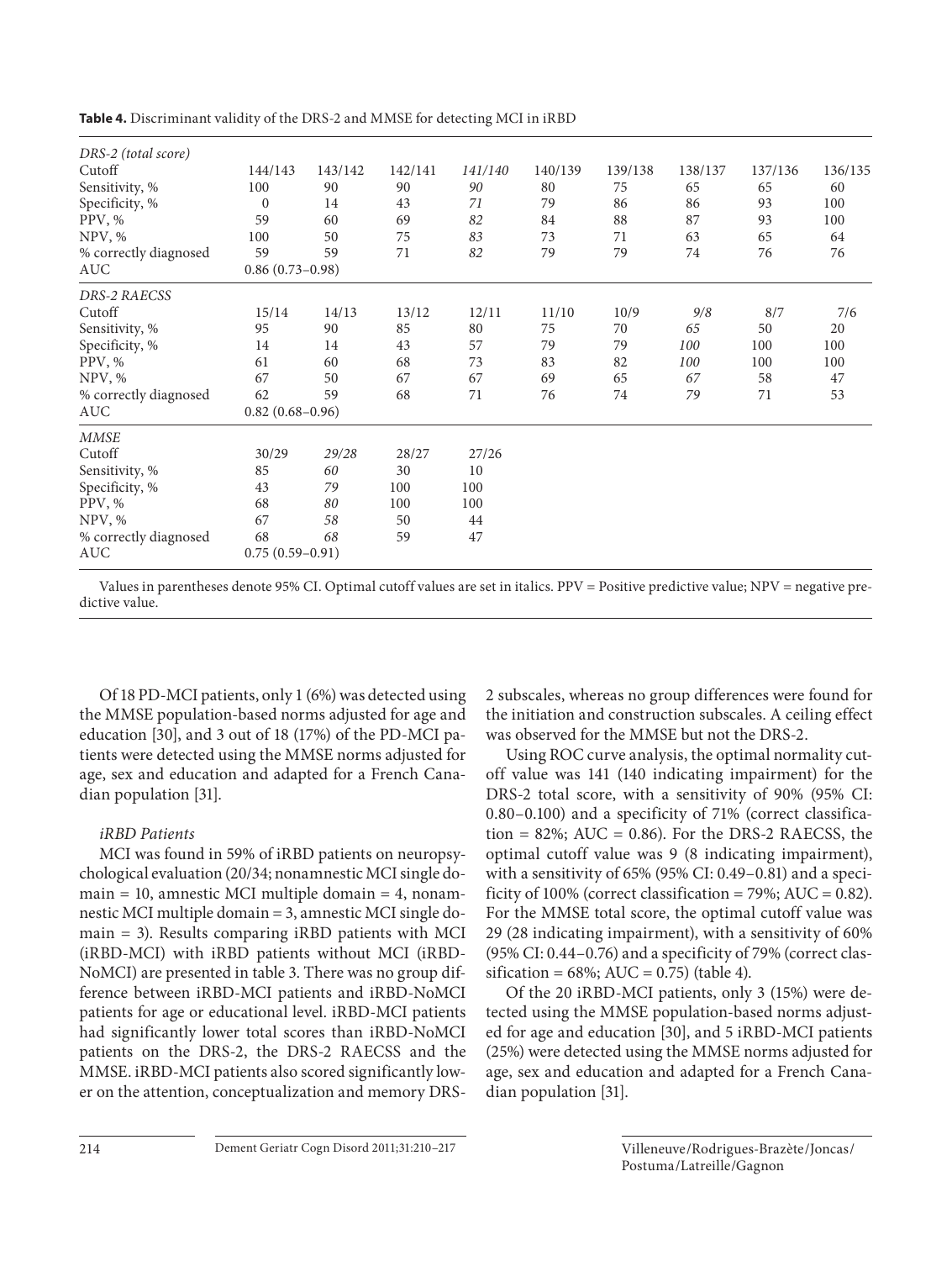## **Discussion**

 This study evaluated the validity of the DRS-2 and the MMSE to detect MCI in PD and iRBD patients using standard criteria and neuropsychological evaluation to diagnose MCI. We found that the DRS-2 is superior to the MMSE in detecting MCI in PD and iRBD. In PD patients (based on the optimal cutoff value and the AUC), the DRS-2 total score was superior than the DRS-2 RAECSS for detection of MCI. In iRBD patients, the DRS-2 total score was also slightly superior than the DRS-2 RAECSS for detection of MCI. On the other hand, in both populations, no cutoff value for the MMSE reached acceptable sensitivity, specificity, correct classification or AUC.

 In PD, the prevalence of MCI ranges from 20 to 30% in cross-sectional studies [5–7] . We found a higher prevalence of MCI in our PD population. However, our sample is relatively insufficient to provide a good approximation of prevalence, and there was probably a selection bias: many of our PD patients were referred for RBD, a probable risk factor for cognitive impairment in PD [22]. In both the general population and in PD patients, MCI is a risk factor for dementia [3, 4]. Longitudinal studies have estimated the cumulative prevalence of dementia in PD at approximately 75% [36–38] . In iRBD, at least 50% of patients met the MCI criteria [22] . Moreover, RBD is a risk factor for synuclein-mediated neurodegenerative diseases such as PD and Lewy body dementia. iRBD patients have an 18–45% risk of synucleinopathy at 5 years, increasing to 40–65% at 10 years [39–41] . Given the strong association between PD-MCI or iRBD and the development of dementia, there is a need to evaluate the validity of brief cognitive instruments to detect MCI and identify patients at risk for developing dementia. This is particularly important because nonpharmacological approaches have been developed to manage cognitive impairment in MCI [42] .

 Although the MMSE is widely used to detect cognitive impairment in aged populations, its validity to detect MCI has been questioned. Good sensitivity has always been obtained at the cost of lower specificity and vice versa [43, 44]. The MMSE has been recommended as a cognitive screening tool to detect dementia in PD [9]. Recognizing the poor sensitivity of the MMSE to executive dysfunction [10], a normality cutoff of 26 was proposed [9]. Moreover, for older and less educated patients, it was suggested to use population-based norms adjusted for age, sex and education.

 Our results show that no cutoff value or populationbased norm is valid to detect MCI in PD or iRBD. The validity of the MMSE has been questioned by other groups [12–16] , although only a few of these studies used a comprehensive neuropsychological evaluation and standard criteria to detect and diagnose MCI [14, 15] . Hoops et al. [15] used the MMSE to detect MCI in PD and obtained an AUC (95% CI) of 0.72 (0.61–0.83), with an optimal normality cutoff value of 30 (sensitivity = 0.91; specificity  $= 0.38$ ). These results are similar to those obtained in the present study on the MMSE. In iRBD, one study published by our group on a partially different cohort of iRBD patients showed that the MMSE was inadequate to detect MCI in that population [23]. Thus, our results and those from other groups show that the MMSE is not a valid instrument to screen for cognitive impairment or detect MCI in PD and iRBD. Among the other screening tests with similar administration time as the MMSE, the Montreal Cognitive Assessment [45] has shown better validity than the MMSE for detecting cognitive impairment in PD or iRBD [13-16, 46], although some authors found that the MMSE was also a good discriminator for cognitive impairment in PD [46]. However, longitudinal studies are needed to evaluate the validity of the Montreal Cognitive Assessment for following progression of cognitive impairment in these patients.

 The validity of the DRS-2 to detect patients with MCI has not been systematically studied [43]. In PD, studies reported a DRS-2 total score lower than that of healthy individuals [18, 19, 47]. In PD with dementia, the DRS-2 is more sensitive than the MMSE to dysexecutive syndrome [36]. One study suggested a cutoff of  $\leq$  123 for the DRS-2 total score to differentiate PD patients with and without dementia [19]. To characterize the cognitive profile of PD patients with dementia for clinical monitoring, research studies or pharmacological trials, the DRS-2 has been recommended to test global efficiency [9], and a total score of  $\geq$ 136 has been suggested to be considered normal [9]. Although the DRS-2 appears to be valid and reliable to detect dementia in PD, no studies had determined its validity in PD patients with MCI.

 In our study, a normality cutoff of 138 for the DRS-2 total score yielded the best balance between good sensitivity (72%) and very good specificity (86%), with 80% correct classification in PD patients. This may suggest that the cutoff of 136 suggested to identify cognitively intact PD patients may miss some patients with MCI [9]. In PD, the presence of a cognitive complaint and a score of  $\geq$ 138 on the DRS-2 may warrant a neuropsychological evaluation to further investigate and document the cognitive profile and detect MCI. An examination of the different subscales of the DRS-2 revealed that PD-MCI pa-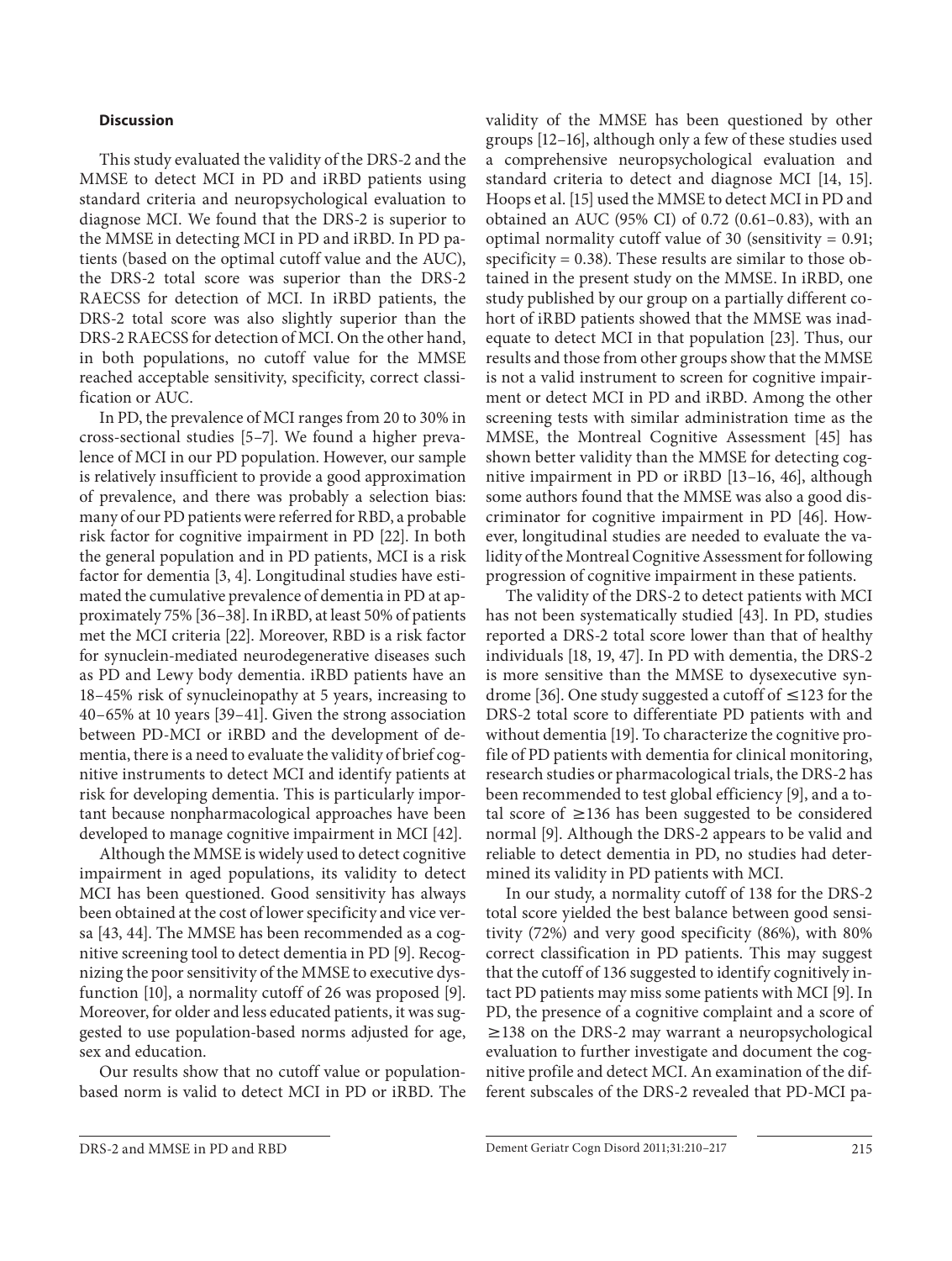tients scored lower than PD-NoMCI patients on the attention, initiation and conceptualization subscales, whereas there were no differences on the memory and construction subscales. In line with these results, the predominant MCI subtype in our cohort of PD was nonamnestic MCI single domain with impaired attention and executive functions. This is consistent with the dysexecutive syndrome characterizing PD patients with cognitive impairment [11].

 In iRBD, a normality cutoff of 141 for the DRS-2 total score provided a very good sensitivity (90%) with a moderate specificity (71%), with 82% correct classification.  $iRBD$  patients who score <141 on the DRS-2 but without cognitive complaint could also be given a comprehensive neuropsychological assessment to better characterize their cognitive profile and exclude the presence of MCI. A normality cutoff score on the DRS-2 of 139 or on the DRS-2 RAECSS of 9 would provide a higher specificity at a substantial cost to sensitivity. iRBD-MCI patients scored lower on the attention, conceptualization and memory DRS-2 subscales. Longitudinal studies would be beneficial to evaluate the responsiveness of the DRS-2 to follow the progression of cognitive impairment in PD and iRBD.

#### **Acknowledgments**

 This study was supported by grants from the Fonds de la Recherche en Santé du Québec and the Canadian Institutes of Health Research (J.-F.G. and R.B.P.). We thank Jean Paquet, PhD, for his help with the statistical analysis and interpretation.

#### **Disclosure Statement**

The authors report no conflict of interest.

#### **References**

- 1 de Lau LM, Schipper CM, Hofman A, Koudstaal PJ, Breteler MM: Prognosis of Parkinson disease: risk of dementia and mortali ty – the Rotterdam Study. Arch Neurol 2005; 62:1265–1269.
- ▶ 2 Aarsland D, Andersen K, Larsen JP, Lolk A, Nielsen H, Kragh-Sørensen P: Risk of dementia in Parkinson's disease: a communitybased, prospective study. Neurology 2001; 56:730–736.
- 3 Gauthier S, Reisberg B, Zaudig M, Petersen RC, Ritchie K, Broich K, Belleville S, Brodaty H, Bennett D, Chertkow H, Cummings JL, de Leon M, Feldman H, Ganguli M, Hampel H, Scheltens P, Tierney MC, Whitehouse P, Winblad B, International Psychogeriatric Association Expert Conference on Mild Cognitive Impairment: Mild cognitive impairment. Lancet 2006;367:1262–1270.
- 4 Janvin CC, Larsen JP, Aarsland D, Hugdahl K: Subtypes of mild cognitive impairment in Parkinson's disease: progression to dementia. Mov Disord 2006;21:1343–1349.
- 5 Aarsland D, Bronnick K, Williams-Gray C, Weintraub D, Marder K, Kulisevsky J, Burn D, Barone P, Pagonabarraga J, Allcock L, Santangelo G, Foltynie T, Janvin C, Larsen pairment in Parkinson disease: a multicenter pooled analysis. Neurology 2010;75:1062– 1069.
- 6 Caviness JN, Driver-Dunckley E, Connor DJ, Sabbagh MN, Hentz JG, Noble B, Evidencognitive impairment in Parkinson's disease. Mov Disord 2007;22:1272–1277.
- 7 Mamikonyan E, Moberg PJ, Siderowf A, Duda JE, Have TT, Hurtig HI, Stern MB, Weintraub D: Mild cognitive impairment is common in Parkinson's disease patients with normal Mini-Mental State Examination (MMSE) scores. Parkinsonism Relat 214 Disord 2009;15:226–231.
- 8 Folstein MF, Folstein SE, McHugh PR: 'Mini-Mental State': a practical method for grading the cognitive state of patients for 198.
- 9 Dubois B, Brun D, Goetz C: Diagnostic procedures for Parkinson's disease dementia: recommendations from the Movement Dis-22:2314–2324.
- 10 Feher EP, Mahurin RK, Doody RS, Cooke N, Sims J, Pirozzolo JF: Establishing the limits of the Mini-Mental State: examination of 'subtests'. Arch Neurol 1992;49:87–92.
- 11 Tröster AI: Neuropsychological characteristics of dementia with Lewy bodies and Parkinson's disease with dementia: differentiation, early detection, and implications for 'mild cognitive impairment' and biomarkers. Neuropsychol Rev 2008;18:103–119.
- JP, Barker RA, Emre M: Mild cognitive im- 12 Athey RJ, Porter RW, Walker RW: Cognitive assessment of a representative community population with Parkinson's disease (PD) using the Cambridge Cognitive Assessment-Revised (CAMCOG-R). Age Ageing 2005; 34:268–273.
- te VG, Shill HA, Adler CH: Defining mild 13 Nazem S, Siderowf AD, Duda JE, Have TT, Colcher A, Horn SS, Moberg PJ, Wilkinson JR, Hurtig HI, Stern MB, Weintraub D: Mon-

treal Cognitive Assessment performance in patients with Parkinson's disease with 'normal' global cognition according to Mini-Mental State Examination score. J Am Geriatr Soc 2009;57:304–308.

- Gill DJ, Freshman A, Blender JA, Ravina B: The Montreal Cognitive Assessment as a screening tool for cognitive impairment in Parkinson's disease. Mov Disord 2008;23: 1043–1046.
- the clinician. J Psychiatr Res 1975;12:189– 15 Hoops S, Nazem S, Siderowf AD, Duda JE, Xie SX, Stern MB, Weintraub D: Validity of the MoCA and MMSE in the detection of MCI and dementia in Parkinson disease. Neurology 2009;73:1738–1745.
- order Society Task Force. Mov Disord 2007; 16 Zadikoff C, Fox SH, Tang-Wai DF, Thomsen T, de Bie RM, Wadia P, Miyasaki J, Duff-Canning S, Lang AE, Marras C: A comparison of the Mini-Mental State Exam to the Montreal Cognitive Assessment in identifying cognitive deficits in Parkinson's disease. Mov Disord 2008;23:297–299.
	- 17 Mattis S: Dementia Rating Scale. Professional Manual. Odessa, Psychological Assessment Resources, 1988.
	- 18 Paolo AM, Tröster AI, Glatt SL, Hubble JP, Koller WC: Differentiation of the dementias of Alzheimer's and Parkinson's disease with the Dementia Rating Scale. J Geriatr Psychiatry Neurol 1995;8:184–188.
	- 19 Llebaria G, Pagonabarraga J, Kulisevsky J, García-Sánchez C, Pascual-Sedano B, Gironell A, Martínez-Corral M: Cut-off score of the Mattis Dementia Rating Scale for screening dementia in Parkinson's disease. Mov Disord 2008;23:1546–1550.